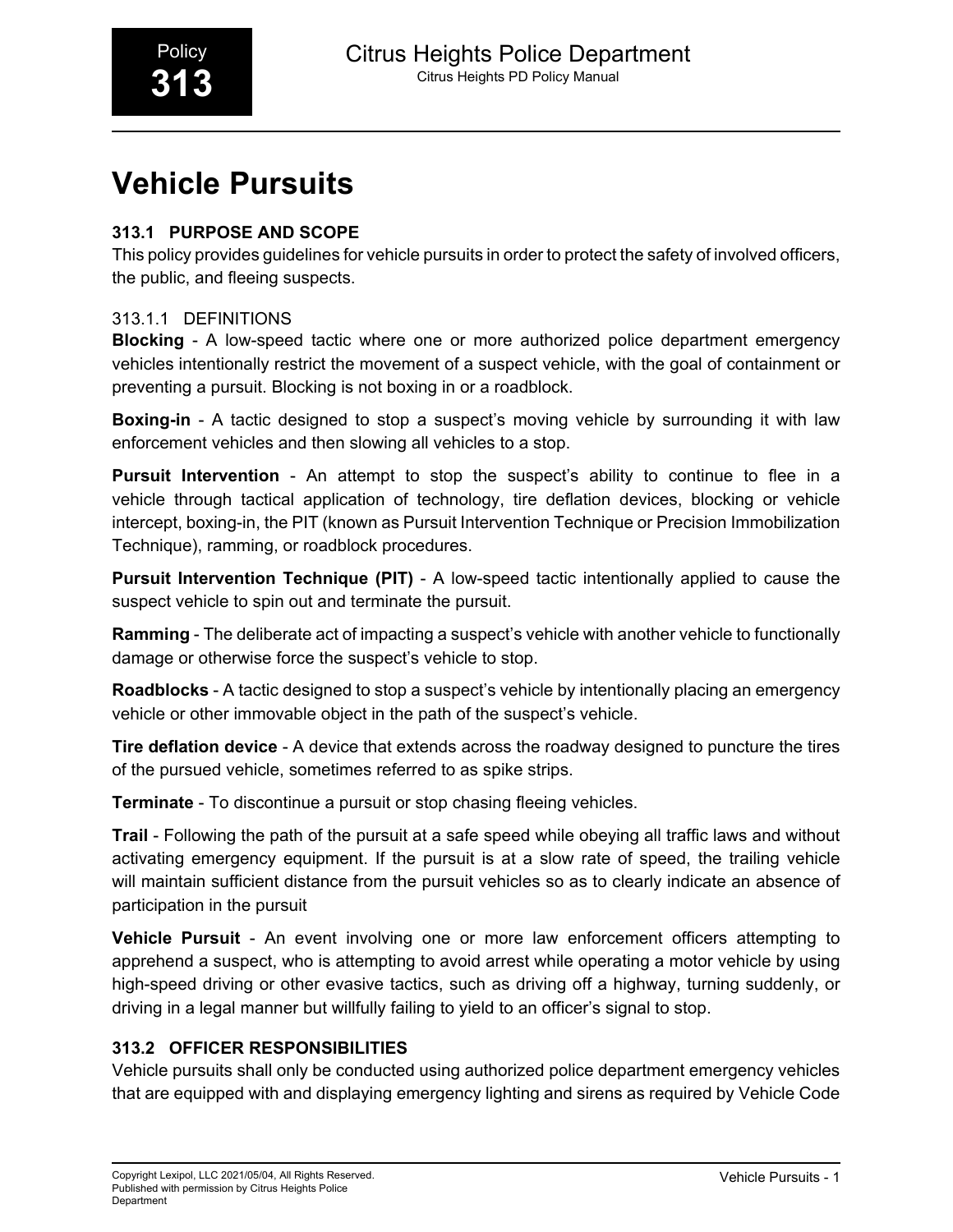# Citrus Heights Police Department

Citrus Heights PD Policy Manual

§ 21055. Officers are responsible for continuously driving with due regard and caution for the safety of all persons and property (Vehicle Code § 21056).

#### 313.2.1 WHEN TO INITIATE A PURSUIT

Officers are authorized to initiate a pursuit when the officer reasonably believes that a suspect, who has been given appropriate signal to stop by a law enforcement officer, is attempting to evade arrest or detention by fleeing in a vehicle.

Factors that should be considered in deciding whether to initiate a pursuit include:

- (a) The seriousness of the known or reasonably suspected crime and its relationship to community safety.
- (b) The importance of protecting the public and balancing the known or reasonably suspected offense and the apparent need for immediate capture against the risks to officers, innocent motorists, and others.
- (c) The safety of the public in the area of the pursuit, including the type of area, time of day, the amount of vehicular and pedestrian traffic (e.g., school zones), and the speed of the pursuit relative to these factors.
- (d) The pursuing officers' familiarity with the area of the pursuit, the quality of radio communications between the pursuing units and the dispatcher supervisor, and the driving capabilities of the pursuing officers under the conditions of the pursuit.
- (e) Whether weather, traffic, and road conditions unreasonably increase the danger of the pursuit when weighed against the risk of the suspect's escape.
- (f) Whether the identity of the suspect has been verified and whether there is comparatively minimal risk in allowing the suspect to be apprehended at a later time.
- (g) The performance capabilities of the vehicles used in the pursuit in relation to the speeds and other conditions of the pursuit.
- (h) Emergency lighting and siren limitations on unmarked police department vehicles that may reduce visibility of the vehicle, such as visor or dash-mounted lights, concealable or temporary emergency lighting equipment, and concealed or obstructed siren positioning.
- (i) Suspect and officer vehicle speeds.
- (j) Other persons in or on the pursued vehicle (e.g., passengers, co-offenders, hostages).
- (k) Availability of other resources such as air support or vehicle locator or deactivation technology.

#### 313.2.2 WHEN TO TERMINATE A PURSUIT

Pursuits should be terminated whenever the totality of objective circumstances known or which reasonably ought to be known to the officer or supervisor during the pursuit indicates that the present risks of continuing the pursuit reasonably appear to outweigh the risks resulting from the suspect's escape.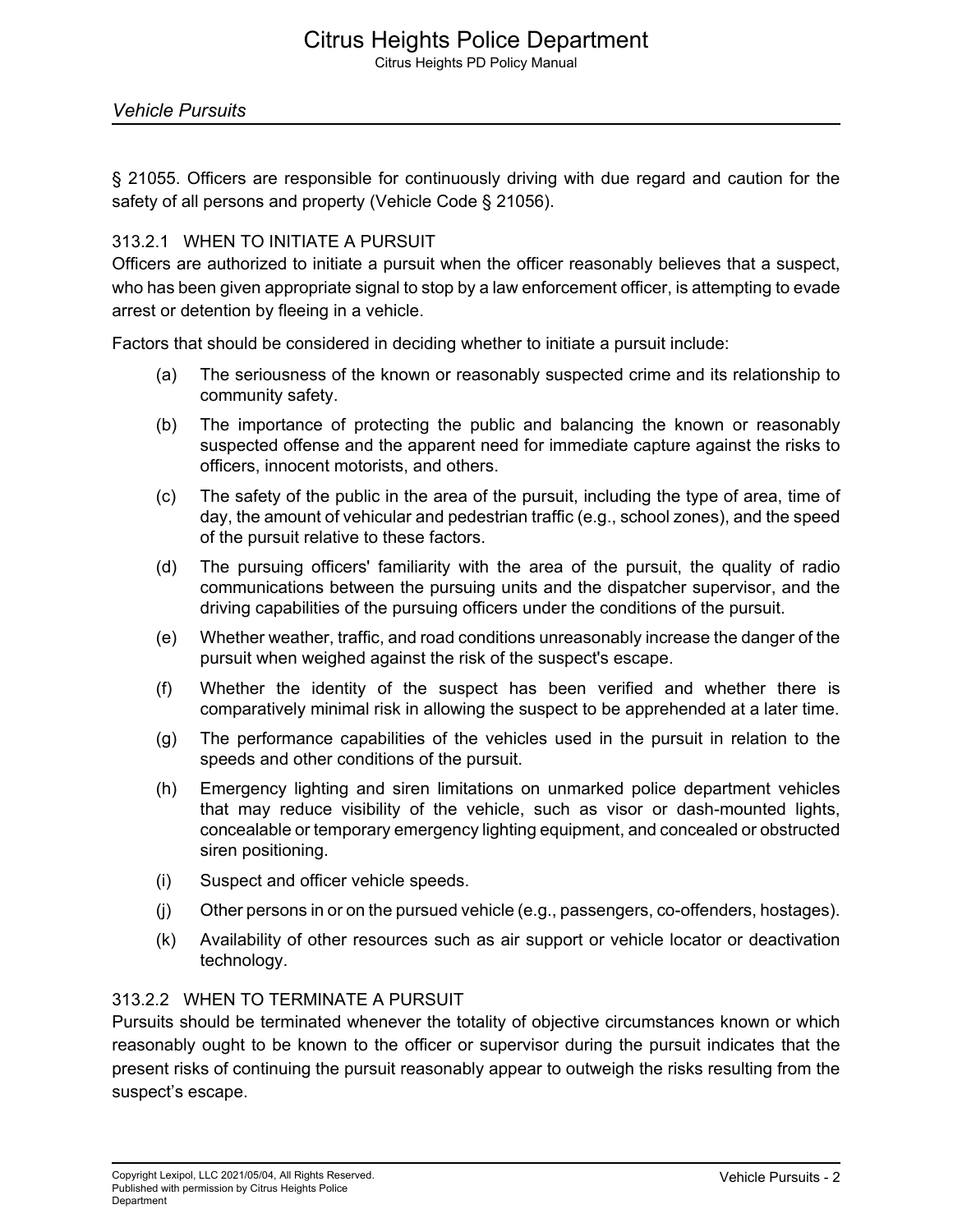The factors listed in this policy on when to initiate a pursuit will apply equally to the decision to terminate a pursuit. Officers and supervisors must objectively and continuously weigh the seriousness of the offense against the potential danger to innocent motorists, themselves, and the public when electing to continue a pursuit.

In addition to the factors that govern when to initiate a pursuit, other factors should be considered in deciding whether to terminate a pursuit, including:

- (a) The distance between the pursuing vehicle and the fleeing vehicle is so great that further pursuit would be futile or require the pursuit to continue for an unreasonable time and/or distance.
- (b) The pursued vehicle's location is no longer definitely known.
- (c) The pursuing vehicle sustains damage or a mechanical failure that renders it unsafe to drive.
- (d) The pursuing vehicle's emergency lighting equipment or siren becomes partially or completely inoperable.
- (e) Hazards to uninvolved bystanders or motorists.
- (f) The danger that the continued pursuit poses to the public, the officers, or the suspect, balanced against the risk of allowing the suspect to remain at large.
- (g) The identity of the suspect is known and it does not reasonably appear that the need for immediate capture outweighs the risks associated with continuing the pursuit.
- (h) Extended pursuits of violators for misdemeanors not involving violence, risk of serious harm, or weapons (independent of the pursuit) are generally discouraged.

# **313.3 PURSUIT UNITS**

When involved in a pursuit, unmarked police department emergency vehicles should be replaced by marked emergency vehicles whenever practicable

Vehicle pursuits should be limited to three vehicles (two units and a supervisor); however, the number of units involved may vary with the circumstances.

An officer or supervisor may request additional units to join a pursuit if, after assessing the factors outlined above, it reasonably appears that the number of officers involved may be insufficient to safely arrest the suspects. All other officers should stay out of the pursuit, but should remain alert to its progress and location. Any officer who drops out of a pursuit may then, if necessary, proceed to the termination point at legal speeds, following the appropriate rules of the road.

# 313.3.1 MOTORCYCLE OFFICERS

When involved in a pursuit, police department motorcycles should be replaced by marked fourwheel emergency vehicles as soon as practicable.

# 313.3.2 VEHICLES WITHOUT EMERGENCY EQUIPMENT

Officers operating vehicles not equipped with red light and siren are prohibited from initiating or joining in any pursuit.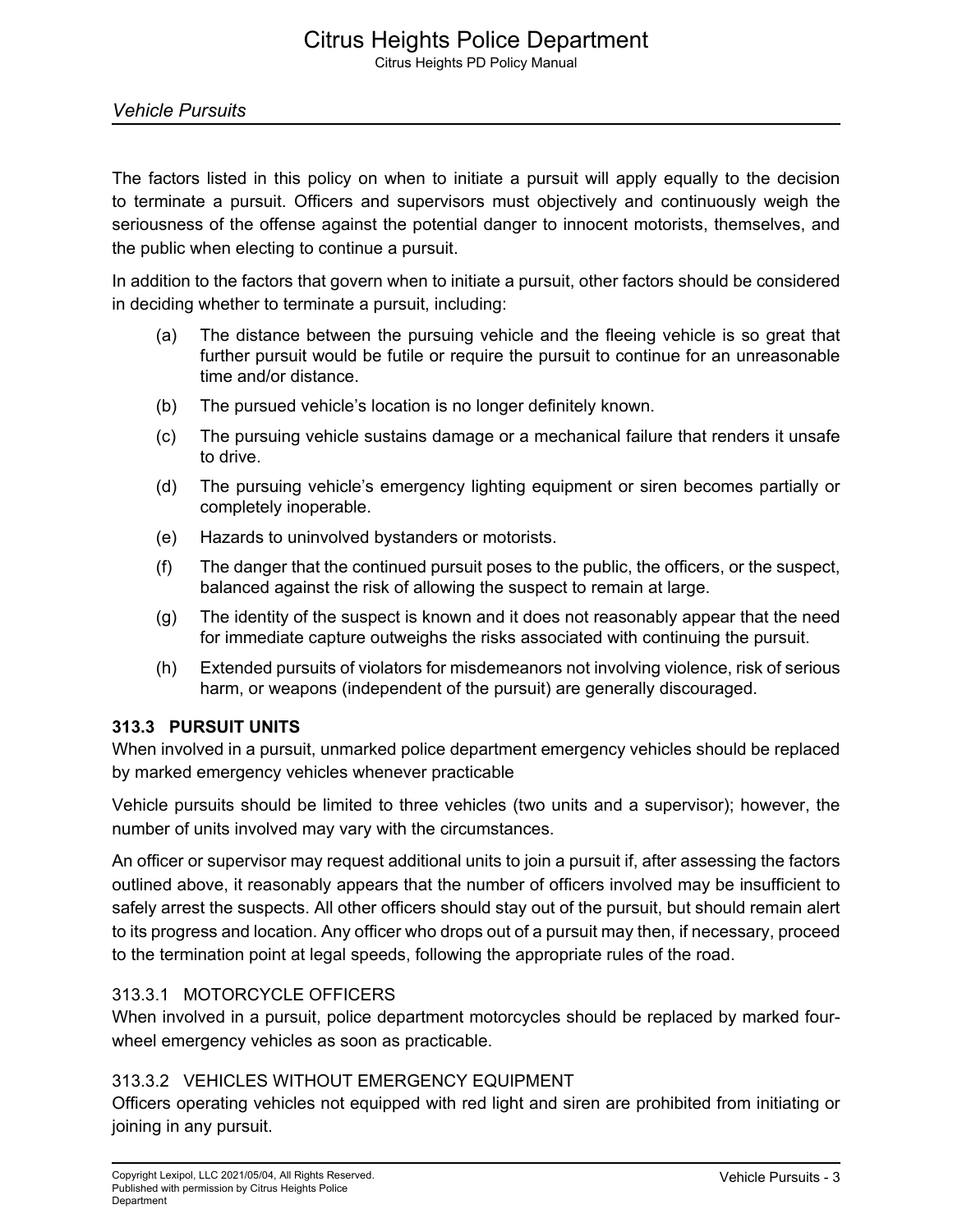# 313.3.3 PRIMARY UNIT RESPONSIBILITIES

The initial pursuing unit will be designated as the primary pursuit unit and will be responsible for the conduct of the pursuit unless the officer is unable to remain reasonably close to the suspect's vehicle. The primary responsibility of the officer initiating the pursuit is the apprehension of the suspects without unreasonable danger to any person.

The primary unit should notify the dispatcher commencing with a request for priority radio traffic, that a vehicle pursuit has been initiated, and as soon as practicable provide information including but not limited to:

- (a) The location, direction of travel, and estimated speed of the suspect's vehicle.
- (b) The description of the suspect's vehicle including license plate number, if known.
- (c) The reason for the pursuit.
- (d) Known or suspected weapons. Threat of force, violence, injuries, hostages, or other unusual hazards.
- (e) The suspected number of occupants and identity or description.
- (f) The weather, road, and traffic conditions.
- (g) The need for any additional resources or equipment.
- (h) The identity of other law enforcement agencies involved in the pursuit.

Until relieved by a supervisor or secondary unit, the officer in the primary unit is responsible for the broadcasting of the progress of the pursuit. Unless circumstances reasonably indicate otherwise, the primary pursuing officer should, as soon as practicable, relinquish the responsibility of broadcasting the progress of the pursuit to a secondary unit or air support joining the pursuit to minimize distractions and allow the primary pursuing officer to concentrate foremost on safe pursuit tactics.

#### 313.3.4 SECONDARY UNIT RESPONSIBILITIES

The second officer in the pursuit will be designated as the secondary unit and is responsible for:

- (a) Immediately notifying the dispatcher of entry into the pursuit.
- (b) Remaining a safe distance behind the primary unit unless directed to assume the role of primary pursuit vehicle or if the primary pursuit vehicle is unable to continue the pursuit.
- (c) Broadcasting the progress, updating known or critical information, and providing changes in the pursuit, unless the situation indicates otherwise.
- (d) Identifying the need for additional resources or equipment as appropriate.
- (e) Serving as backup to the primary pursuing officer once the suspect has been stopped.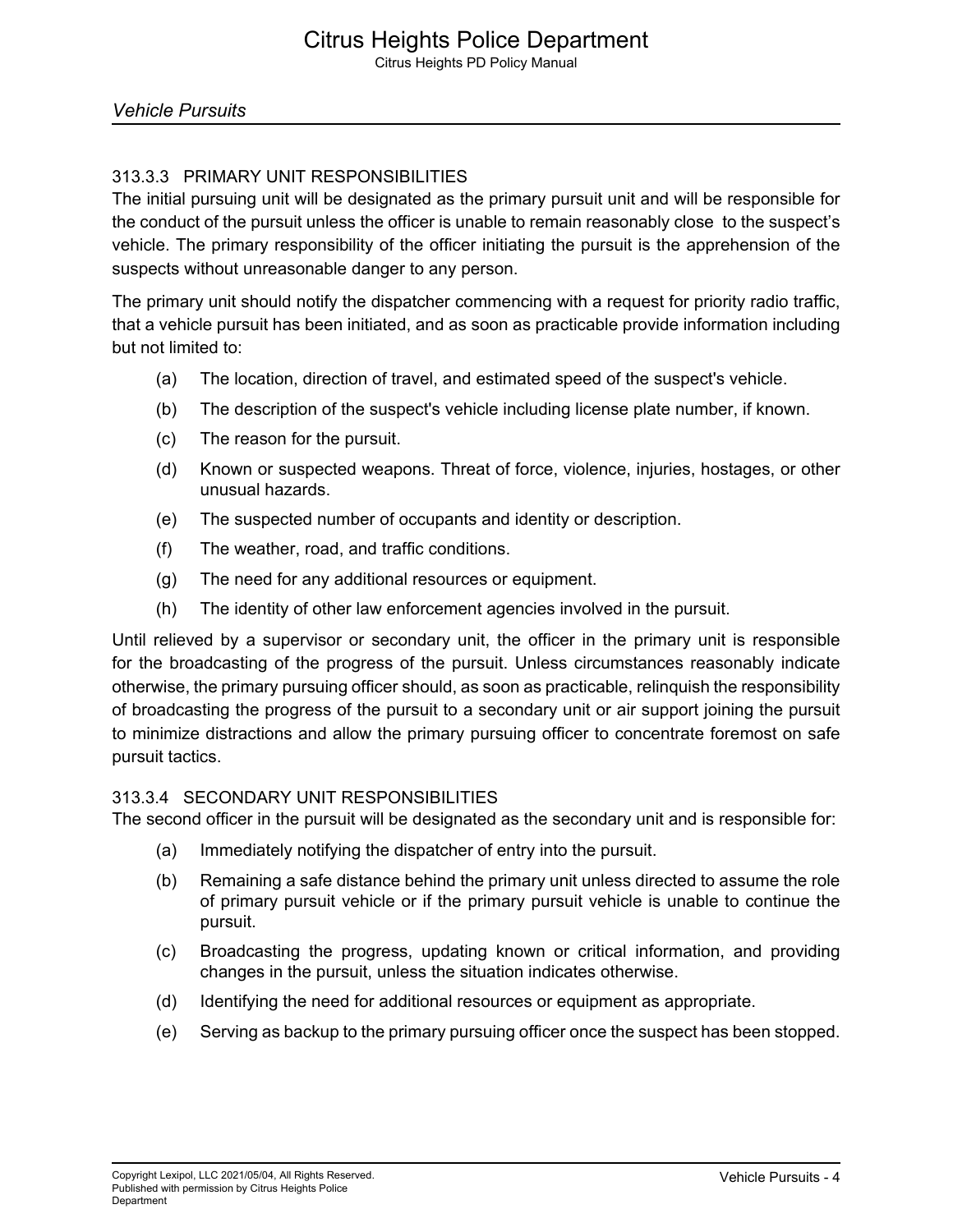#### 313.3.5 PURSUIT DRIVING

The decision to use specific driving tactics requires the same assessment of the factors the officer considered when determining whether to initiate and/or terminate a pursuit. The following are tactics for units involved in the pursuit:

- (a) Officers, considering their driving skills and vehicle performance capabilities, will space themselves from other involved vehicles such that they are able to see and avoid hazards or react safely to maneuvers by the fleeing vehicle.
- (b) Because intersections can present increased risks, the following tactics should be considered:
	- 1. Available units not directly involved in the pursuit may proceed safely to controlled intersections ahead of the pursuit in an effort to warn cross traffic.
	- 2. Pursuing units should exercise due regard and caution when proceeding through controlled intersections.
- (c) As a general rule, officers should not pursue a vehicle driving left of center (wrong way) against traffic. In the event that the pursued vehicle does so, the following tactics should be considered:
	- 1. Requesting assistance from available air support.
	- 2. Maintain visual contact with the pursued vehicle by paralleling it on the correct side of the roadway.
	- 3. Request other units to observe exits available to the suspects.
- (d) Notify the California Highway Patrol (CHP) and/or other law enforcement agency if it appears that the pursuit may enter its jurisdiction.
- (e) Officers involved in a pursuit should not attempt to pass other units unless the situation indicates otherwise or they are requested to do so by the primary unit and with a clear understanding of the maneuver process between the involved units.

#### 313.3.6 PURSUIT TRAILING

In the event the initiating unit from this agency either relinquishes control of the pursuit to another unit or jurisdiction, that initiating unit may, with permission of a supervisor, trail the pursuit to the termination point in order to provide information and assistance for the arrest of the suspects and reporting the incident.

# 313.3.7 AIR SUPPORT ASSISTANCE

When available, air support assistance should be requested. Once the air unit has established visual contact with the pursued vehicle, the unit should assume control over the pursuit. The primary and secondary ground units, or involved supervisor, will maintain operational control but should consider whether the participation of air support warrants the continued close proximity and/or involvement of ground units in the pursuit.

The air unit should coordinate the activities of resources on the ground, report progress of the pursuit and provide officers and supervisors with details of upcoming traffic congestion, road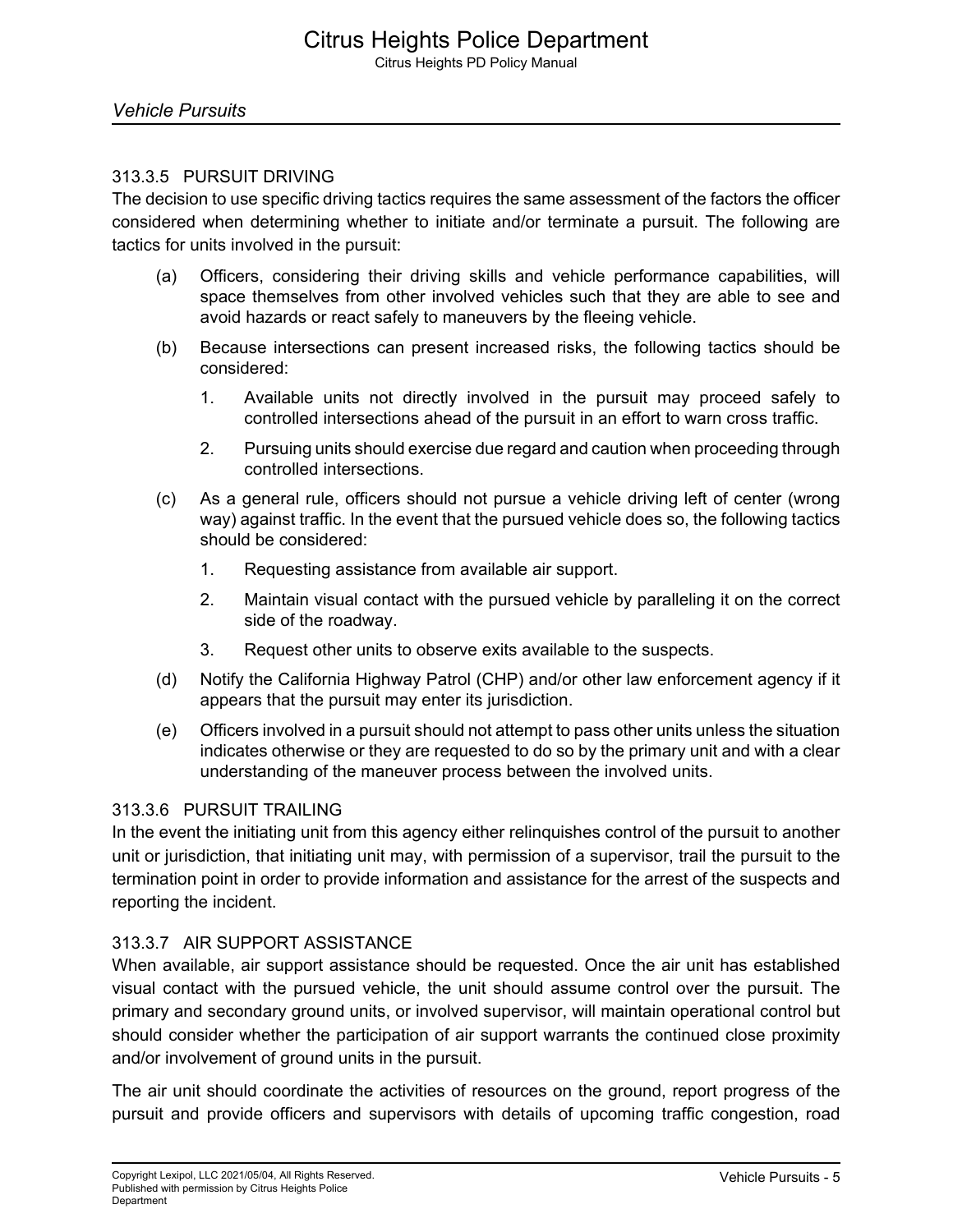# Citrus Heights Police Department

Citrus Heights PD Policy Manual

hazards, or other pertinent information to evaluate whether to continue the pursuit. If ground units are not within visual contact of the pursued vehicle and the air support unit determines that it is unsafe to continue the pursuit, the air support unit should recommend terminating the pursuit.

#### 313.3.8 UNITS NOT INVOLVED IN THE PURSUIT

There should be no paralleling of the pursuit route. Officers are authorized to use emergency equipment at intersections along the pursuit path to clear intersections of vehicular and pedestrian traffic to protect the public. Officers should remain in their assigned area and should not become involved with the pursuit unless directed otherwise by a supervisor.

The primary and secondary units should be the only units operating under emergency conditions (red light and siren) unless other units are assigned to the pursuit.

#### **313.4 SUPERVISORY CONTROL AND RESPONSIBILITIES**

Available supervisory and management control will be exercised over all vehicle pursuits involving officers from this department.

The field supervisor of the officer initiating the pursuit, or if unavailable, the nearest field supervisor will be responsible for:

- (a) Immediately notifying involved unit and the dispatcher of supervisory presence and ascertaining all reasonably available information to continuously assess the situation and risk factors associated with the pursuit.
- (b) Engaging in the pursuit, when appropriate, to provide on-scene supervision.
- (c) Exercising management and control of the pursuit even if not engaged in it.
- (d) Ensuring that no more than the required number of units are involved in the pursuit under the guidelines set forth in this policy.
- (e) Directing that the pursuit be terminated if, in the supervisor's judgment, it is unreasonable to continue the pursuit under the guidelines of this policy.
- (f) Ensuring that assistance from air support, canines, or additional resources is requested, if available and appropriate.
- (g) Ensuring that the proper radio channel is being used.
- (h) Ensuring that the Watch Commander is notified of the pursuit as soon as practicable.
- (i) Ensuring the notification and/or coordination of outside agencies if the pursuit either leaves or is likely to leave the jurisdiction of this department.
- (j) Controlling and managing Citrus Heights Police Department units when a pursuit enters another jurisdiction.
- (k) Preparing a post-pursuit review and documentation of the pursuit.
	- 1. Supervisors should initiate follow up or additional review when appropriate.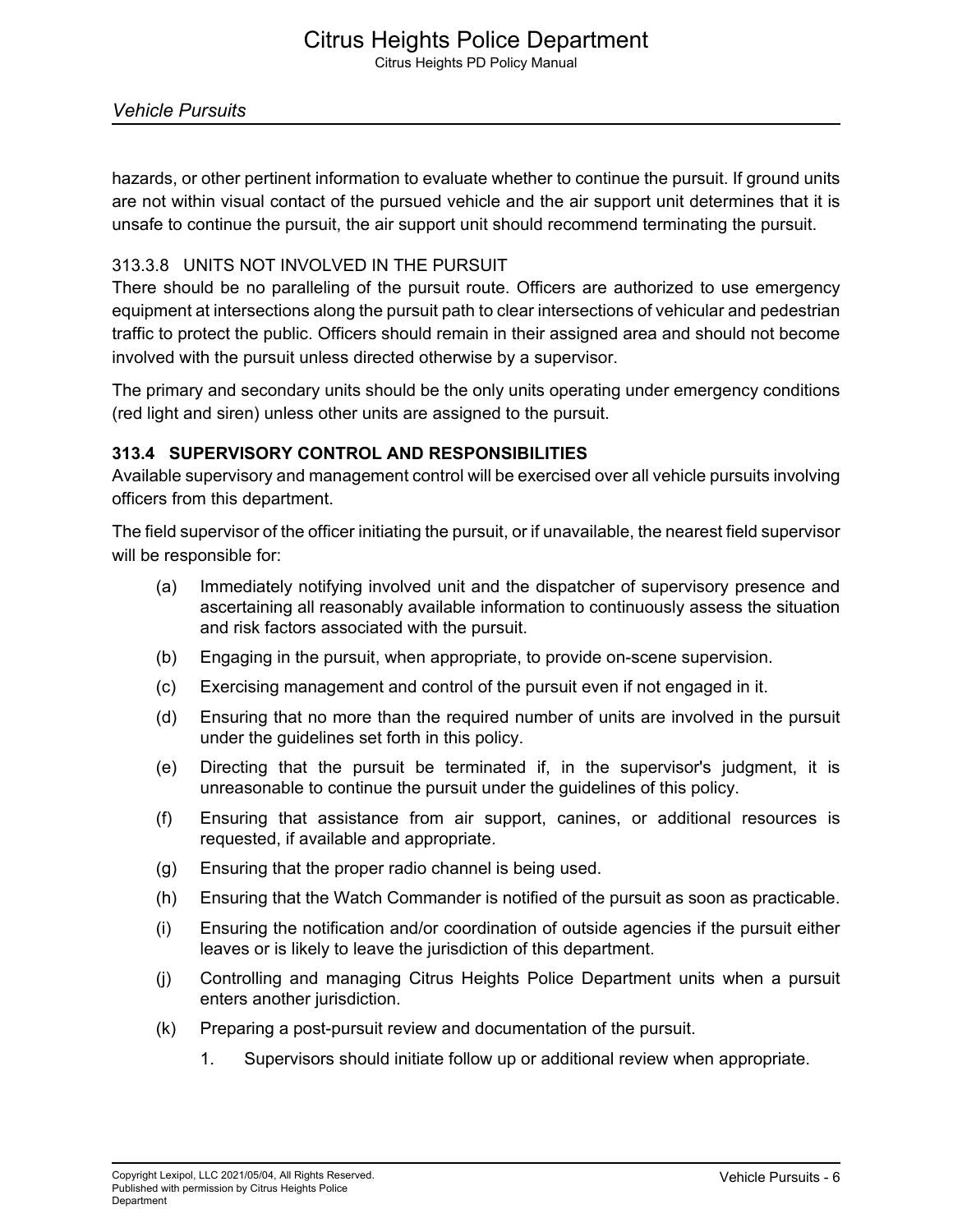# 313.4.1 WATCH COMMANDER RESPONSIBILITIES

Upon becoming aware that a pursuit has been initiated, the Watch Commander should monitor and continually assess the situation and ensure the pursuit is conducted within the guidelines and requirements of this policy. Once notified, the Watch Commander has the final responsibility for the coordination, control, and termination of a vehicle pursuit and shall be in overall command.

The Watch Commander shall review all pertinent reports for content and forward to the Division **Commander** 

# **313.5 THE COMMUNICATIONS CENTER**

If the pursuit is confined within the City limits, radio communications will be conducted on the primary channel unless instructed otherwise by a supervisor or dispatcher. If the pursuit leaves the jurisdiction of this department or such is imminent, involved units should, whenever available, switch radio communications to a tactical or emergency channel most accessible by participating agencies and units.

# 313.5.1 THE COMMUNICATIONS CENTER RESPONSIBILITIES

Upon notification or becoming aware that a pursuit has been initiated, the dispatcher is responsible for:

- (a) Clearing the radio channel of non-emergency traffic.
- (b) Coordinating pursuit communications of the involved units and personnel.
- (c) Broadcasting pursuit updates as well as other pertinent information as necessary.
- (d) Ensuring that a field supervisor is notified of the pursuit.
- (e) Notifying and coordinating with other involved or affected agencies as practicable.
- (f) Notify the Watch Commander as soon as practicable.
- (g) Assigning an incident number and logging all pursuit activities.

# 313.5.2 LOSS OF PURSUED VEHICLE

When the pursued vehicle is lost, the primary unit should broadcast pertinent information to assist other units in locating suspects. The primary unit or supervisor will be responsible for coordinating any further search for either the pursued vehicle or suspects fleeing on foot.

# **313.6 INTER-JURISDICTIONAL CONSIDERATIONS**

When a pursuit enters another agency's jurisdiction, the primary officer or supervisor, taking into consideration distance traveled, unfamiliarity with the area and other pertinent facts, should determine whether to request the other agency to assume the pursuit. Unless entry into another jurisdiction is expected to be brief, it is generally recommended that the primary officer or supervisor ensure that notification is provided to each outside jurisdiction into which the pursuit is reasonably expected to enter, regardless of whether such jurisdiction is expected to assist.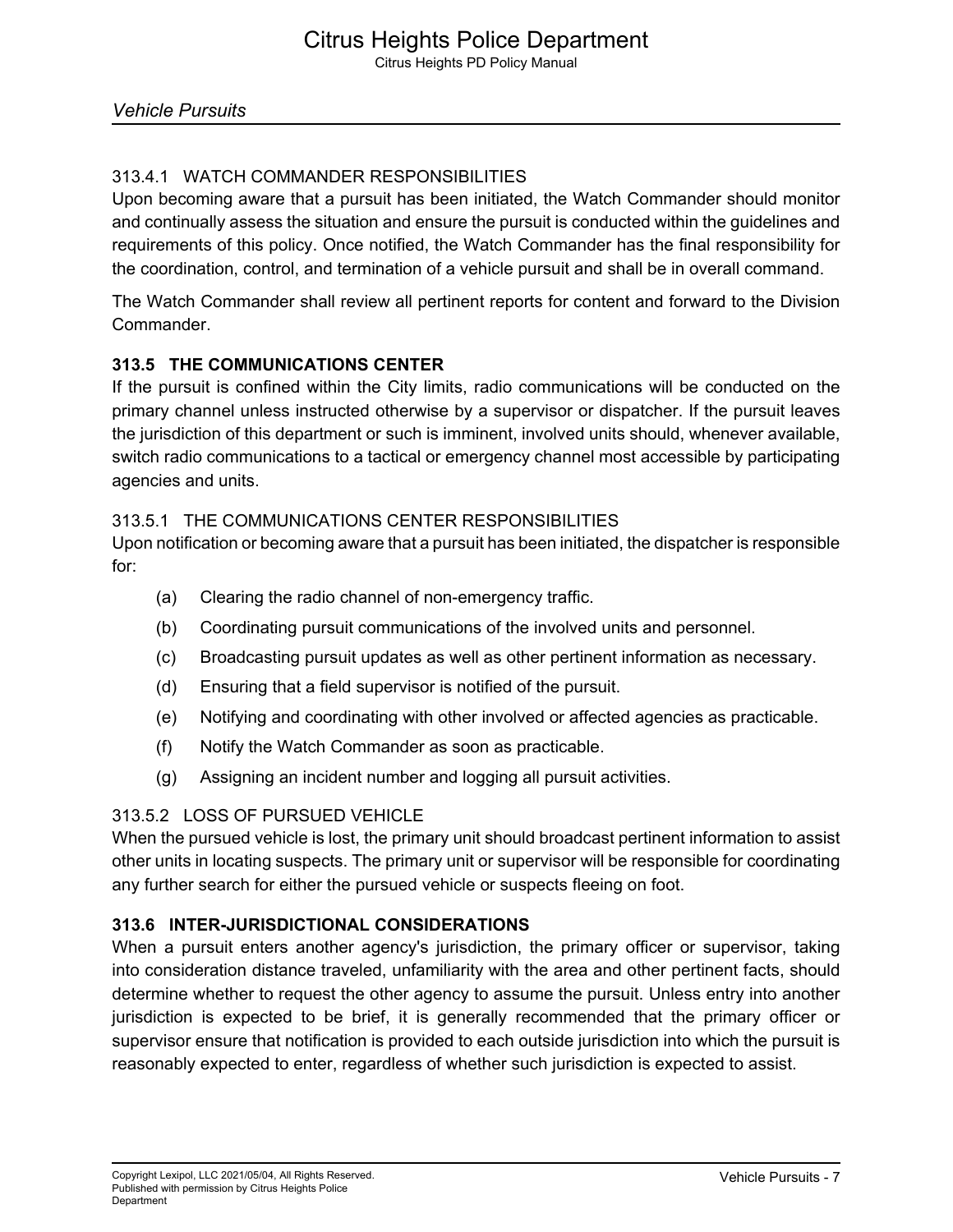# 313.6.1 ASSUMPTION OF PURSUIT BY ANOTHER AGENCY

Officers will relinquish control of the pursuit when another agency has assumed the pursuit, unless the continued assistance of the Citrus Heights Police Department is requested by the agency assuming the pursuit. Upon relinquishing control of the pursuit, the involved officers may proceed, with supervisory approval, to the termination point of the pursuit to assist in the investigation. The supervisor should coordinate such assistance with the assuming agency and obtain any information that is necessary for any reports. Notification of a pursuit in progress should not be construed as a request to join the pursuit. Requests to or from another agency to assume a pursuit should be specific.

# 313.6.2 PURSUITS EXTENDING INTO THIS JURISDICTION

The agency that initiates a pursuit is responsible for conducting the pursuit. Units from this department should not join a pursuit unless specifically requested to do so by the pursuing agency and with approval from a supervisor. The exception to this is when a single unit from the initiating agency is in pursuit. Under this circumstance, a supervisor may authorize units from this department to join the pursuit until sufficient units from the initiating agency join the pursuit or until additional information is provided allowing withdrawal of the pursuit.

When a request is made for this department to assist or take over a pursuit that has entered the jurisdiction of Citrus Heights Police Department, the supervisor should consider:

- (a) The public's safety within this jurisdiction.
- (b) The safety of the pursuing officers.
- (c) Whether the circumstances are serious enough to continue the pursuit.
- (d) Whether there is adequate staffing to continue the pursuit.
- (e) The ability to maintain the pursuit.

As soon as practicable, a supervisor or the Watch Commander should review a request for assistance from another agency. The Watch Commander or supervisor, after considering the above factors, may decline to assist in, or assume the other agency's pursuit.

Assistance to a pursuing allied agency by officers of this department will terminate at the City limits provided that the pursuing officers have sufficient assistance from other sources. Ongoing participation from this department may continue only until sufficient assistance is present.

In the event that a pursuit from another agency terminates within this jurisdiction, officers should provide appropriate assistance to officers from the allied agency including but not limited to scene control, coordination and completion of supplemental reports, and any other reasonable assistance requested or needed.

# **313.7 WHEN PURSUIT INTERVENTION IS AUTHORIZED**

Whenever practicable, an officer shall seek approval from a supervisor before employing any intervention to stop the pursued vehicle. In deciding whether to use intervention tactics, officers/ supervisors should balance the risks of allowing the pursuit to continue with the potential hazards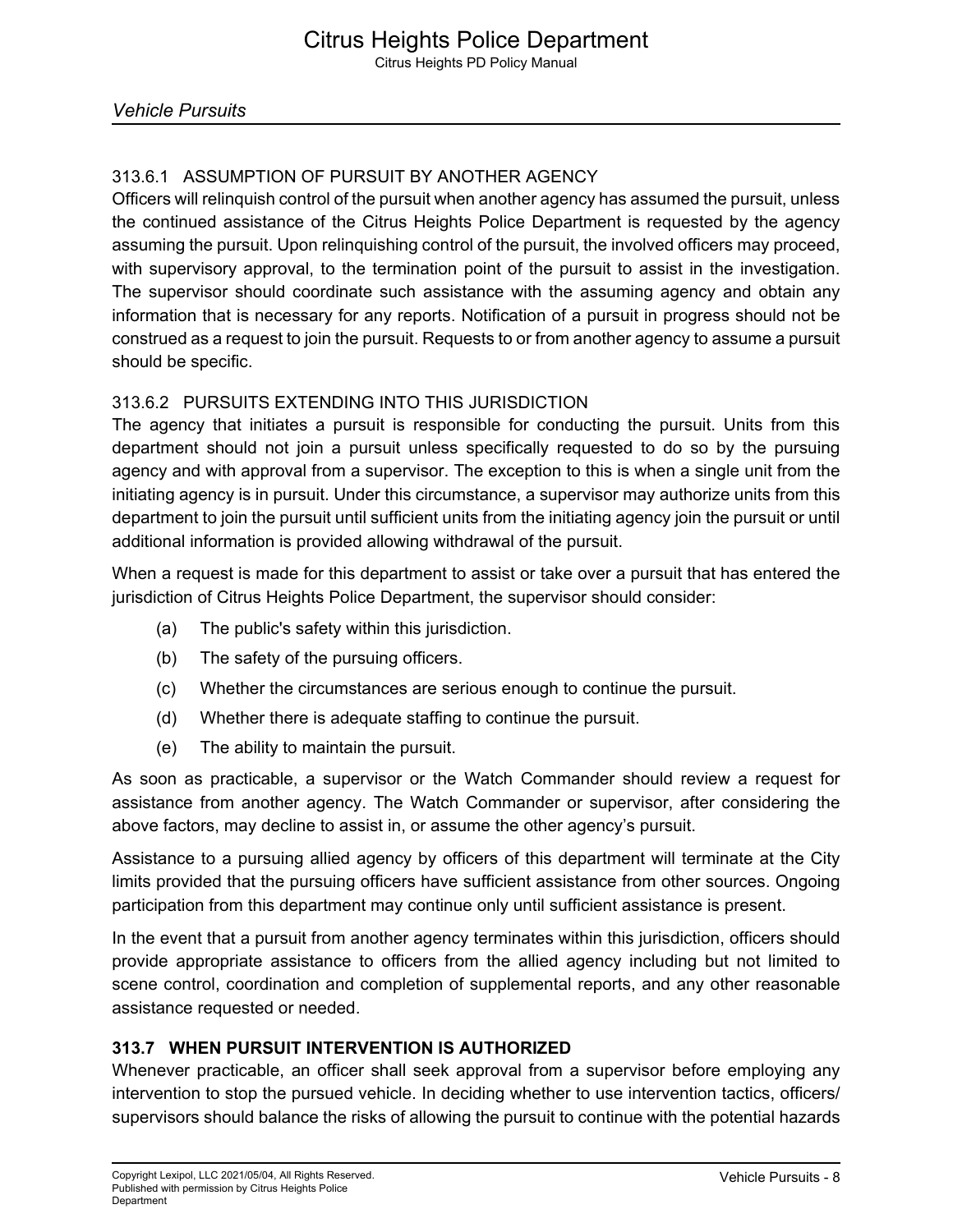to the public arising from the use of each tactic, the officers, and persons in or on the pursued vehicle to determine which, if any, intervention tactic may be reasonable.

#### 313.7.1 USE OF FIREARMS

An officer should only discharge a firearm at a moving vehicle or its occupants when the officer reasonably believes there are no other reasonable means available to avert the threat of the vehicle, or if deadly force other than the vehicle is directed at the officer or others.

Officers should not shoot at any part of a vehicle in an attempt to disable the vehicle (see the Use of Force Policy).

#### 313.7.2 INTERVENTION STANDARDS

Any intervention tactic, depending upon the conditions and circumstances under which it is used, may present dangers to the officers, the public, or anyone in or on the vehicle being pursued. Certain applications of intervention tactics may be construed to be a use of force, including deadly force, and subject to the policies guiding such use. Officers should consider these facts and requirements prior to deciding how, when, where, and if an intervention tactic should be employed.

- (a) Blocking should only be used after giving consideration to the following:
	- 1. The technique should only be used by officers who have received training in the technique.
	- 2. The need to immediately stop the suspect vehicle or prevent it from leaving reasonably appears to outweigh the risks of injury or death to occupants of the suspect vehicle, officers, or other members of the public.
	- 3. It reasonably appears the technique will contain or prevent the pursuit.
- (b) The PIT should only be used after giving consideration to the following:
	- 1. The technique should only be used by officers who have received training in the technique, including speed restrictions.
	- 2. Supervisory approval should be obtained before using the technique.
	- 3. The need to immediately stop the suspect vehicle reasonably appears to outweigh the risks of injury or death to occupants of the suspect vehicle, officers, or other members of the public.
	- 4. It reasonably appears the technique will terminate or prevent the pursuit.
- (c) Ramming a fleeing vehicle should only be done after giving consideration to the following:
	- 1. Supervisory approval should be obtained before using the technique.
	- 2. The need to immediately stop the suspect vehicle reasonably appears to substantially outweigh the risks of injury or death to occupants of the suspect vehicle, officers, or other members of the public.
	- 3. It reasonably appears the technique will terminate or prevent the pursuit.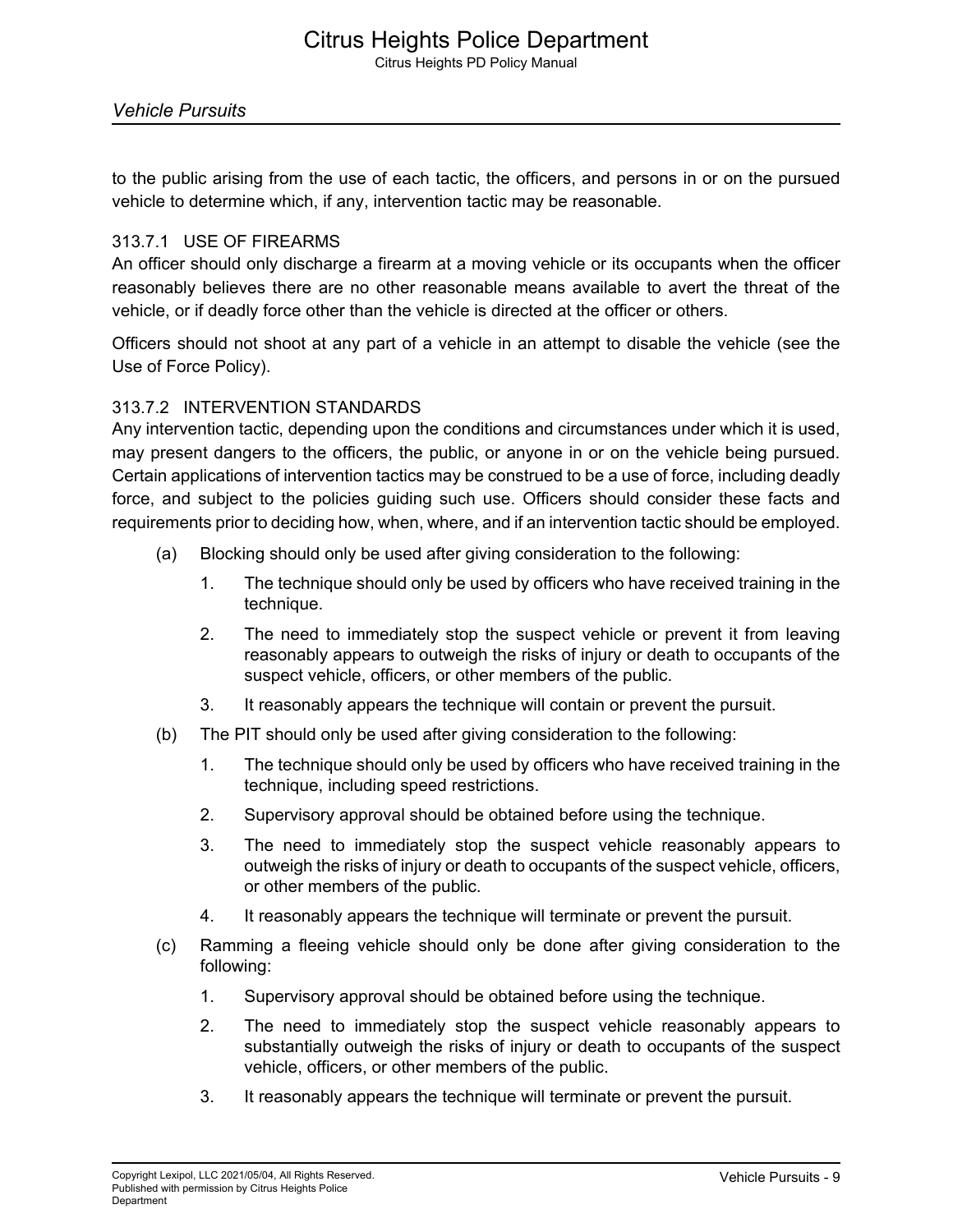- 4. Ramming may be used only under circumstances when deadly force would be authorized.
- 5. Ramming may be used when all other reasonable alternatives have been exhausted or reasonably appear ineffective.
- (d) Before attempting to box a suspect vehicle during a pursuit the following should be considered:
	- 1. The technique should only be used by officers who have received training in the technique.
	- 2. Supervisory approval should be obtained before using the technique.
	- 3. The need to immediately stop the suspect vehicle reasonably appears to outweigh the risks of injury or death to occupants of the suspect vehicle, officers, or other members of the public.
	- 4. It reasonably appears the technique will terminate or prevent the pursuit.
- (e) Tire deflation devices should only be used after considering the following:
	- 1. Tire deflation devices should only be used by officers who have received training in their use.
	- 2. Supervisory approval should be obtained before using tire deflation devices.
	- 3. The need to immediately stop the suspect vehicle reasonably appears to outweigh the risks of injury or death to occupants of the suspect vehicle, officers, or other members of the public.
	- 4. It reasonably appears the use will terminate or prevent the pursuit.
	- 5. Tire deflation devices should not be used when the pursued vehicle is a motorcycle, a vehicle transporting hazardous materials, or a school bus transporting children, except in extraordinary circumstances.
	- 6. Due to the increased risk to officers deploying tire deflation devices, such deployment should be communicated to all involved personnel.
- (f) Roadblocks should only be used after considering the following:
	- 1. Roadblocks should only be used by officers who have received training in their use.
	- 2. Supervisory approval should be obtained before using the technique.
	- 3. The need to immediately stop the suspect vehicle reasonably appears to substantially outweigh the risks of injury or death to occupants of the suspect vehicle, officers, or other members of the public.
	- 4. It reasonably appears the technique will terminate or prevent the pursuit. Roadblocks may be used only under circumstances when deadly force would be authorized.
	- 5. Roadblocks may be used when all other reasonable alternatives have been exhausted or reasonably appear ineffective.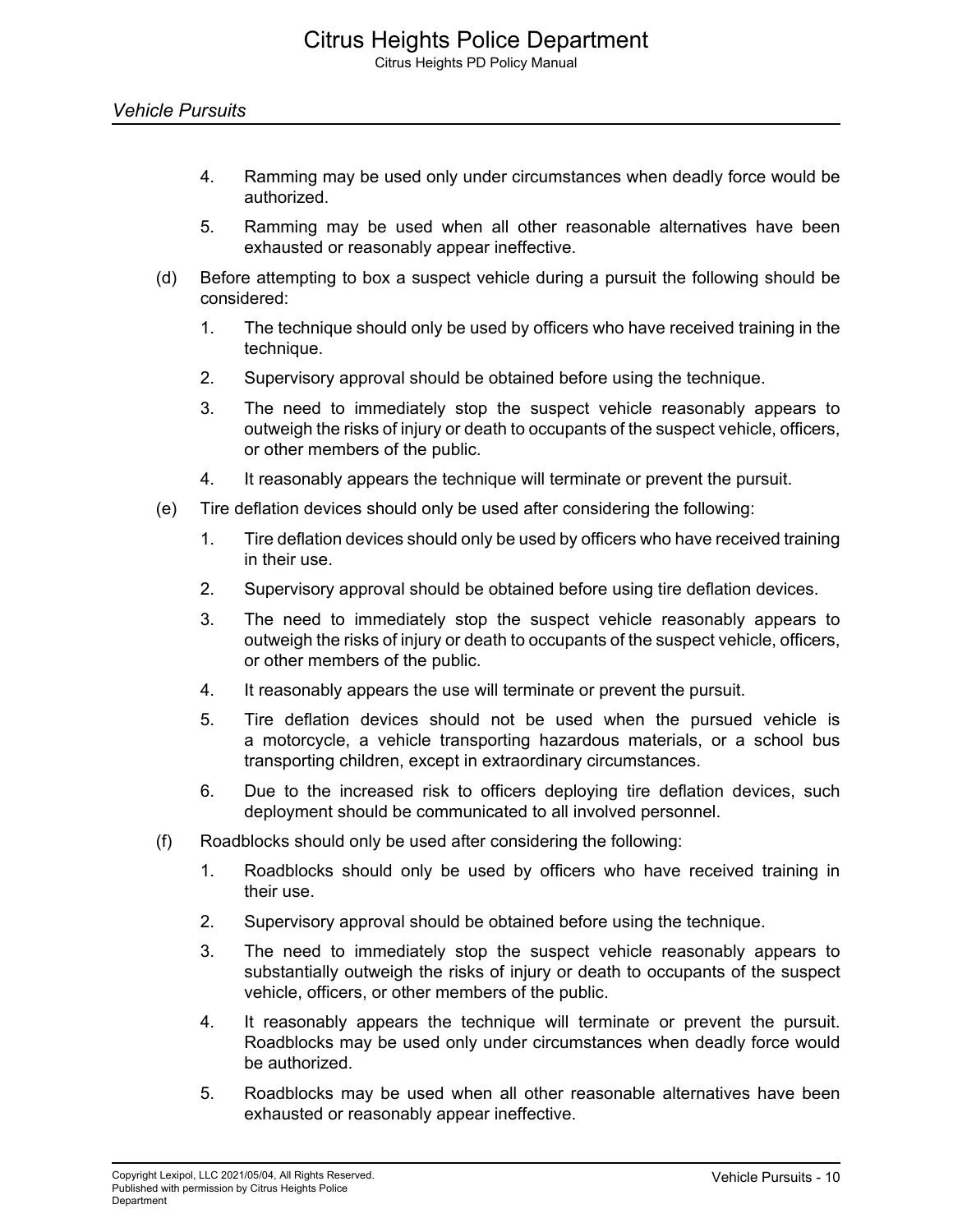# 313.7.3 CAPTURE OF SUSPECTS

Proper self-discipline and sound professional judgment are the keys to a successful conclusion of a pursuit and apprehension of evading suspects. Officers shall use only that amount of force, which reasonably appears necessary under the circumstances, to accomplish a legitimate law enforcement purpose.

Unless relieved by a supervisor, the primary pursuing officer should coordinate efforts to apprehend the suspects following the pursuit. Officers should consider safety of the public and the involved officers when formulating plans for setting up perimeters or for containing and capturing the suspects.

# **313.8 REPORTING REQUIREMENTS**

All appropriate reports should be completed to comply with applicable laws, policies, and procedures.

- (a) The primary officer should complete appropriate crime/arrest reports.
- (b) The Watch Commander shall ensure that an Allied Agency Vehicle Pursuit Report (form CHP 187A) is filed with the CHP not later than 30 days following the pursuit (Vehicle Code § 14602.1). The primary officer should complete as much of the required information on the form as is known and forward the report to the Watch Commander for review and distribution.
- (c) After first obtaining the available information, the involved, or if unavailable onduty, field supervisor shall promptly complete a Supervisor's Log or interoffice memorandum, briefly summarizing the pursuit to the Chief of Police or the authorized designee. This log or memorandum should include, at a minimum:
	- 1. Date and time of pursuit.
	- 2. Initial reason and circumstances surrounding the pursuit.
	- 3. Length of pursuit in distance and time, including the starting and termination points.
	- 4. Involved units and officers.
	- 5. Alleged offenses.
	- 6. Whether a suspect was apprehended, as well as the means and methods used.
	- 7. Any use of force that occurred during the vehicle pursuit.
		- (a) Any use of force by a member should be documented in the appropriate report (See the Use of Force Policy).
	- 8. Any injuries and/or medical treatment.
	- 9. Any property or equipment damage.
	- 10. Name of supervisor at scene or who handled the incident.
- (d) After receiving copies of reports, logs, and other pertinent information, the Chief of Police or the authorized designee should conduct or assign the completion of a postpursuit review.